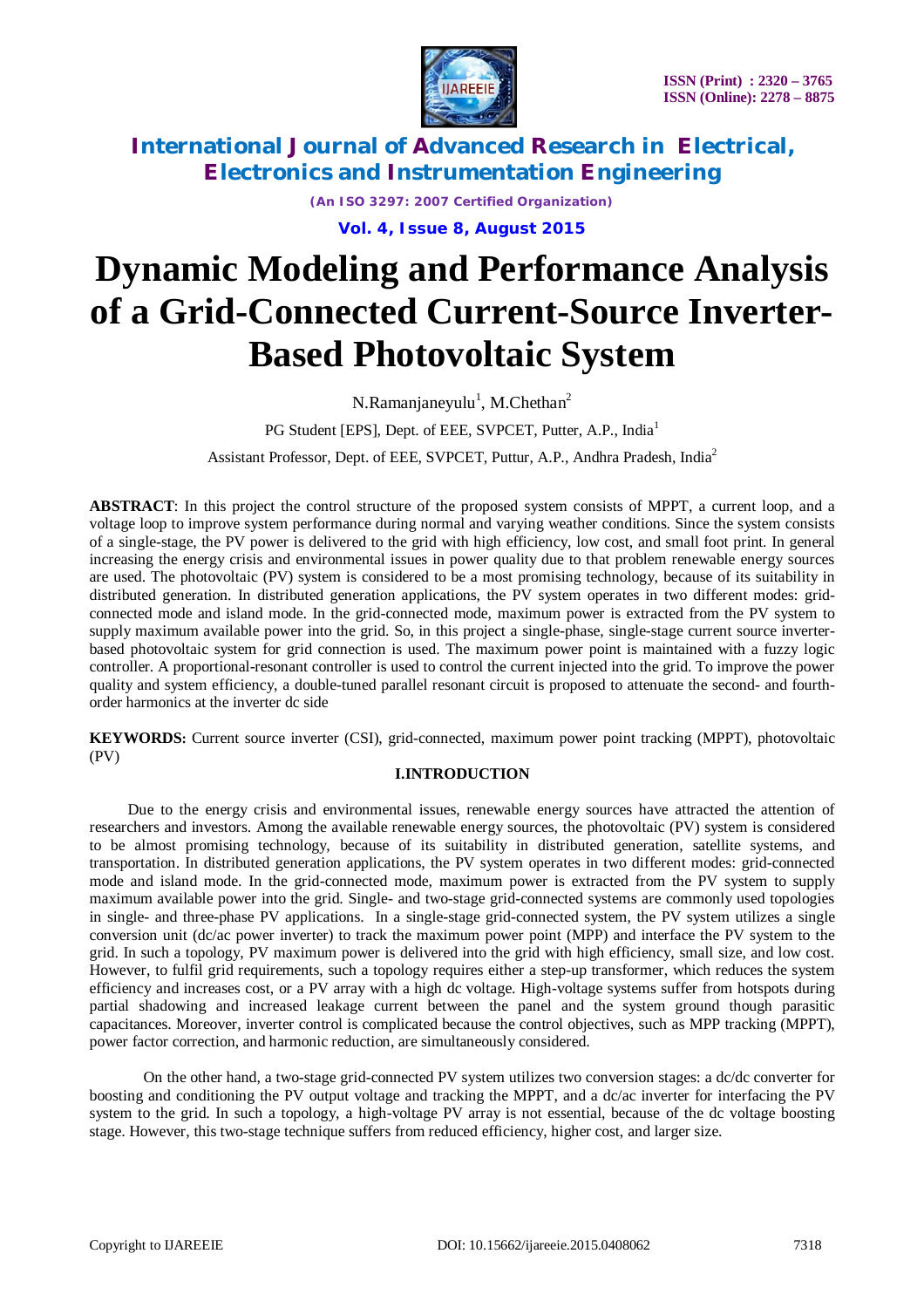

*(An ISO 3297: 2007 Certified Organization)*

**Vol. 4, Issue 8, August 2015**

### **II. PHOTOVOLTAIC SYSTEMS**

Working of a PV cell is predicated on the essential principle of photoelectrical impact. photoelectrical mpact will be outlined as a phenomenon within which an negatron gets ejected from the conductivity band as a consequence of the absorption of daylight of an explicit wavelength by the matter (metallic or non-metallic solids, liquids or gases).So, in a very cell, once daylight strikes its surface, some portion of the alternative energy is absorbed within the semiconductor material.

If absorbed energy is larger than the band gap energy of the semiconductor, the negatron from valence band jumps to the conductivity band. The electrons therefore created within the conductivity band square measure currently absolve to move. These free electrons square measure forced to manoeuvre in a very specific fifteen direction by the action of electrical field gift within the PV cells. These flowing electrons constitutes current and might be drawn for external use by connecting a metal plate on prime and bottom of PV cell. This current and therefore the voltage (created owing to its inherent electrical fields) produces needed power



Fig 2.1 rep Characteristics of a PV cell

### **Photovoltaic Applications:**

 Photovoltaic systems are used in variety of applications. Stand alone system is a good application of PV systems. A stand alone system does not have a utility connection. It uses power as it is produced.

Lighting: The availability of low pressure sodium and fluorescent lights that runs on low power DC has made PV systems an ideal source for lighting in remote places. PV systems are used to provide lighting for street lights, information signs, parking lots and homes.

**Communicatication systems:** PV systems are used in transmitters, cellular phones, portable computers, satellites, mobile radio systems etc.

**Informative signs**: Some devices like highway warning alarms, railroad signs, navigational beacons, aircraft beacons can't be connected to utility grids.

**Water pumps:** PV output can be directly fed to DC pumps. These pumps can be directly operated to provide water for irrigation, village water supply or for livestock.

**Vehicles:** Solar power can be use to charge vehicle batteries.

**Refrigeration:** PV systems are used for storage of medicines in remote places.

**General use:** Solar power is used in watches, calculators, lanterns, fans, radios and outdoor lights.



Fig 2.2 rep Elementary scheme of the components of a stand-alone photovoltaic sys-tem.

Such systems encompass a PV generator. Energy storage (for example a battery), ac and dc customers and components for power learning. Per definition, A PV generator will contain many arrays. Every array consists of many modules, whereasevery module consists of many star cellsThe battery bank stores energy once the ability provided by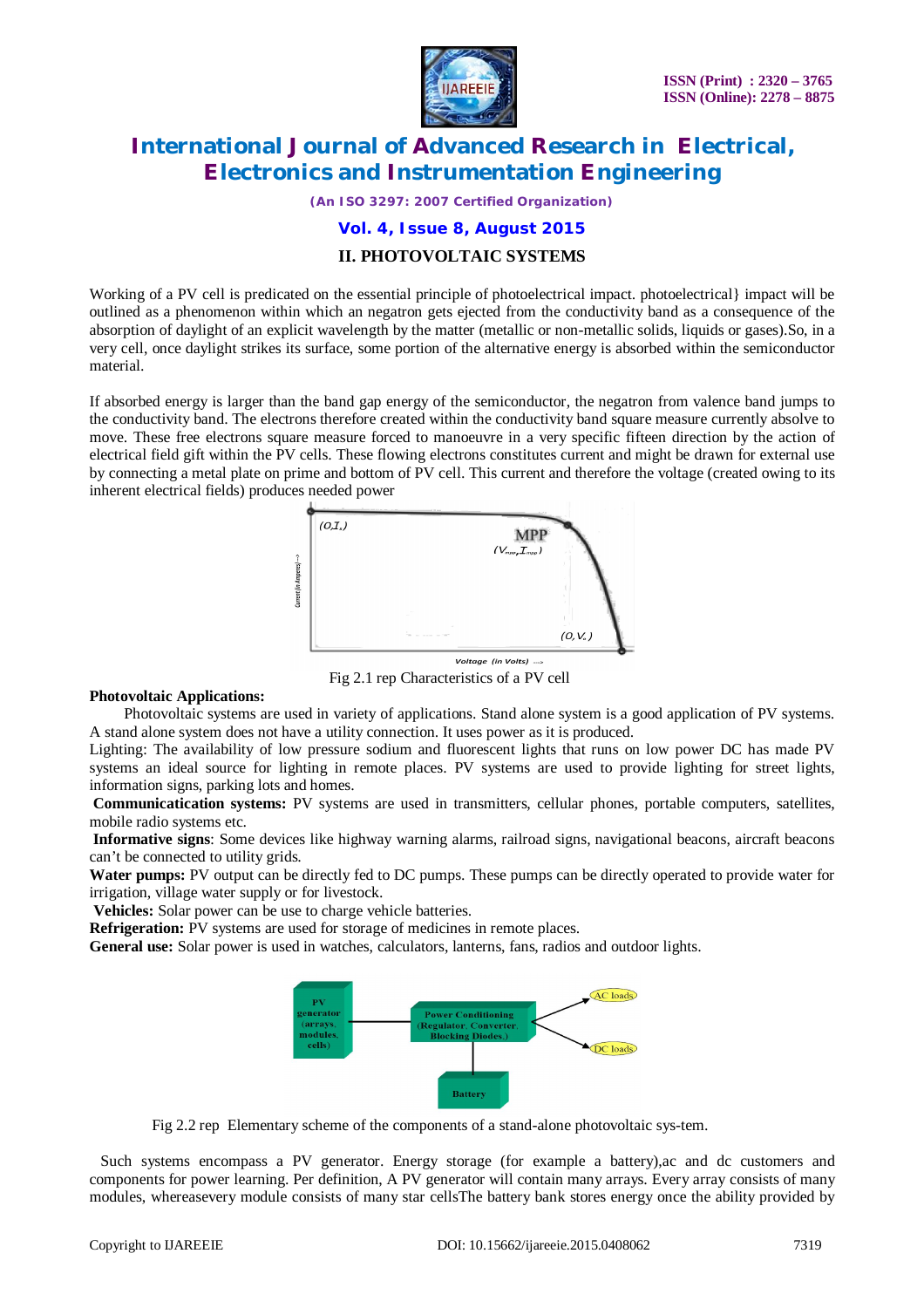

*(An ISO 3297: 2007 Certified Organization)*

### **Vol. 4, Issue 8, August 2015**

the PV modules exceeds load demand and releases it backs once the PV provide is skimpy. The load for a complete PV system will be of the many sorts, each DC (television, lighting) and AC (electric motors, heaters, etc.). The ability learning system provides Associate in Nursing interface between all the weather of the PV system, offering protection and management.

### **III. MAXIMUM POWER POINT TRACKING (MPPT)**



Fig 3.1 rep Solar cell I-V curves where a line intersects the knee of the curves where the maximum power point is located.

A load with resistance adequate to the reciprocal of this worth attracts the utmost power from the device. This can be typically known as the characteristic resistance of the cell. this can be a dynamic amount that changes looking on the extent of illumination, likewise as different factors like temperature and also the age of the cell. If the resistance is lower or on top of this worth, the ability drawn are but the utmost accessible, and so the cell won't be used as with efficiency because it can be. Most electric outlet trackers utilize differing types of negative feedback circuit or logic to go

looking for now and so to permit the device circuit to extract the utmost power accessible from a cell. Where *K2* is proportionality constant, just like in the fractional *Voc* technique, *K2* has to be determined according to the PV array in use. The constant *K2* is generally found to be between 0.78 and 0.92. Measuring *Isc* during operation is problematic. An additional switch usually has to be added to the power converter to periodically short the PV array so that *Isc* can be measured using a current sensor. This increases the number of components and cost. It is clear that this method and the previous one have major drawbacks; the power output is not only reduced when finding *Isc* but also because the MPP is never perfectly matched.



Fig rep Flow Chart of P&O Algorithm

The sampling frequency of the P&O algorithm is either simply increased or optimized to improve robustness of the algorithm. In optimized P&O method the perturb step size and sampling interval are optimized according to the dynamic behaviour of entire system. The perturb step size and perturb time step are optimized and calculated for efficient MPPT. Kumar and Gupta proposed an extended P&O technique, in which, MPP is converged using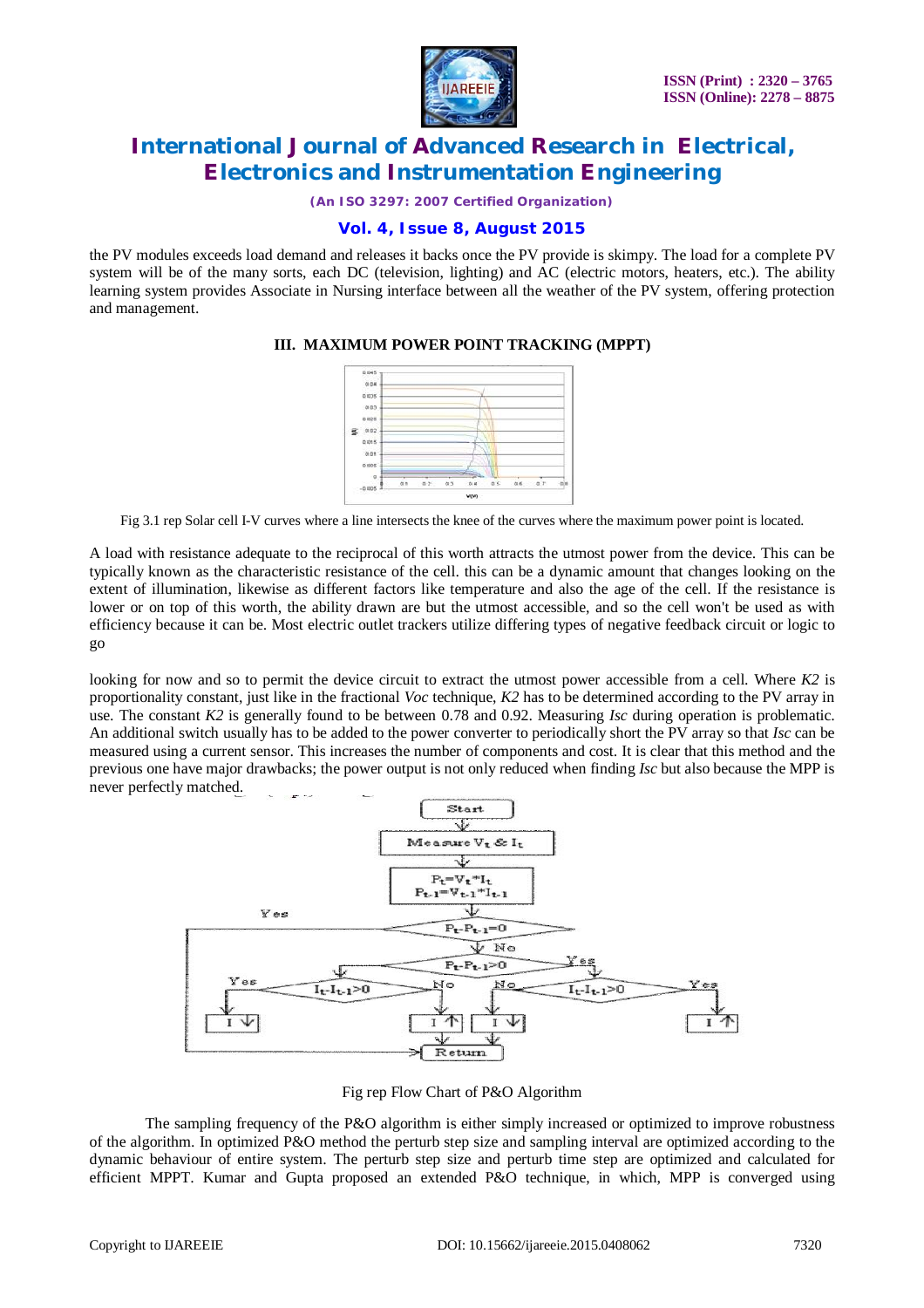

*(An ISO 3297: 2007 Certified Organization)*

### **Vol. 4, Issue 8, August 2015**

conventional P&O technique then the PV voltage is maintained at MPP by regulating duty cycle on the basis of difference between maximum power point voltage (Vmpp) and instant PV voltage (Vpv)at regular interval.

### **Incremental Conductance Algorithm:**

The incremental conductance algorithm of MPPT was developed by K. H. Hussein, I. Muta, T. Hoshino and M.Osakada; however the concept technique was developed by O. Wasyneczuk. They used derivative of conductance to determine the maximum power point (MPP). The MPP is determined by comparing instant conductance to the incremental conductance and the INC technique is based on the fact that slopes of P-V curve are zero at MPP



Fig 3.3. Flow chart of Incremental Conductance Algorithm

### **IV. CURRENT SOURCE INVERTER**

For the VSI, because the full kind denotes, the output voltage is constant, with the output current dynamical with the load kind, and or the values of the elements. However within the CSI, this is almost constant. The voltage changes here, because the load is modified. In Associate in Nursing Induction motor, the developed force modifications with the change within the load force, the speed being constant, with no acceleration swiftness. The input current within the motor additionally changes, with the input voltage being constant. So, the CSI, wherever current, however not the voltage, is that the main purpose of interest, is employed to drive such motors, with the load force dynamical.



Fig 4.1. Single phase current source inverter (CSI) of ASCI type.

The circuit of a Single-phase Current supply electrical converter (CSI) .The type of operation is termed as Auto-Sequential Commutated electrical converter (ASCI). a relentless current supply is assumed here, which can be realized by mistreatment Associate in Nursing inductance of appropriate worth, that should be high, nonparallel with this restricted dc voltage supply. The thyristor pairs, Th1 & Th3, and Th2 & Th4, ar instead turned ON to get a virtually sq. wave current wave shape. 2 commutating capacitors C1 within the higher 0.5, and C2 within the lower 0.5, are used. Four diodes, D1, D4 are connected nonparallel with every thyristor to forestall the commutating capacitors from discharging into the load.

The output frequency of the electrical converter is controlled within the usual approach, i.e., by variable the 0.5 fundamental quantity, at that the thyristors in try ar triggered by pulses being fed to the various gates by the negative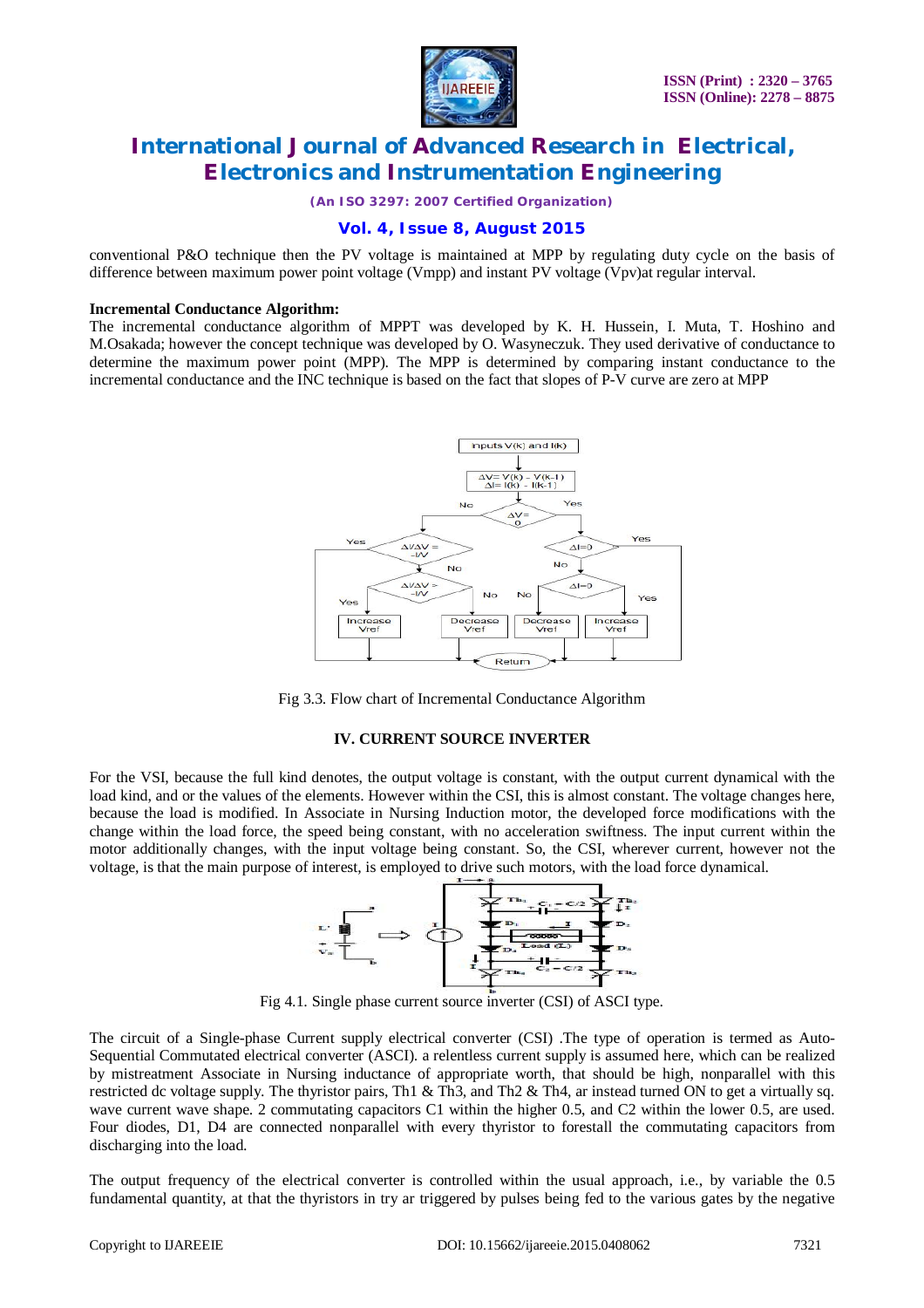

*(An ISO 3297: 2007 Certified Organization)*

### **Vol. 4, Issue 8, August 2015**

feedback circuit, to show them ON, as will be determined from the waveforms. The inductance (L) is taken because the load during this case, the reason(s) that needn't be expressed, being documented. The operation is explained by 2 modes.



Fig 4.2. Voltage & current Waveforms

### **V. SIMULATION RESULTS**

### **5.1. Simulation model for the proposed system:**



### **5.1.1. Simulation result for PV current:**

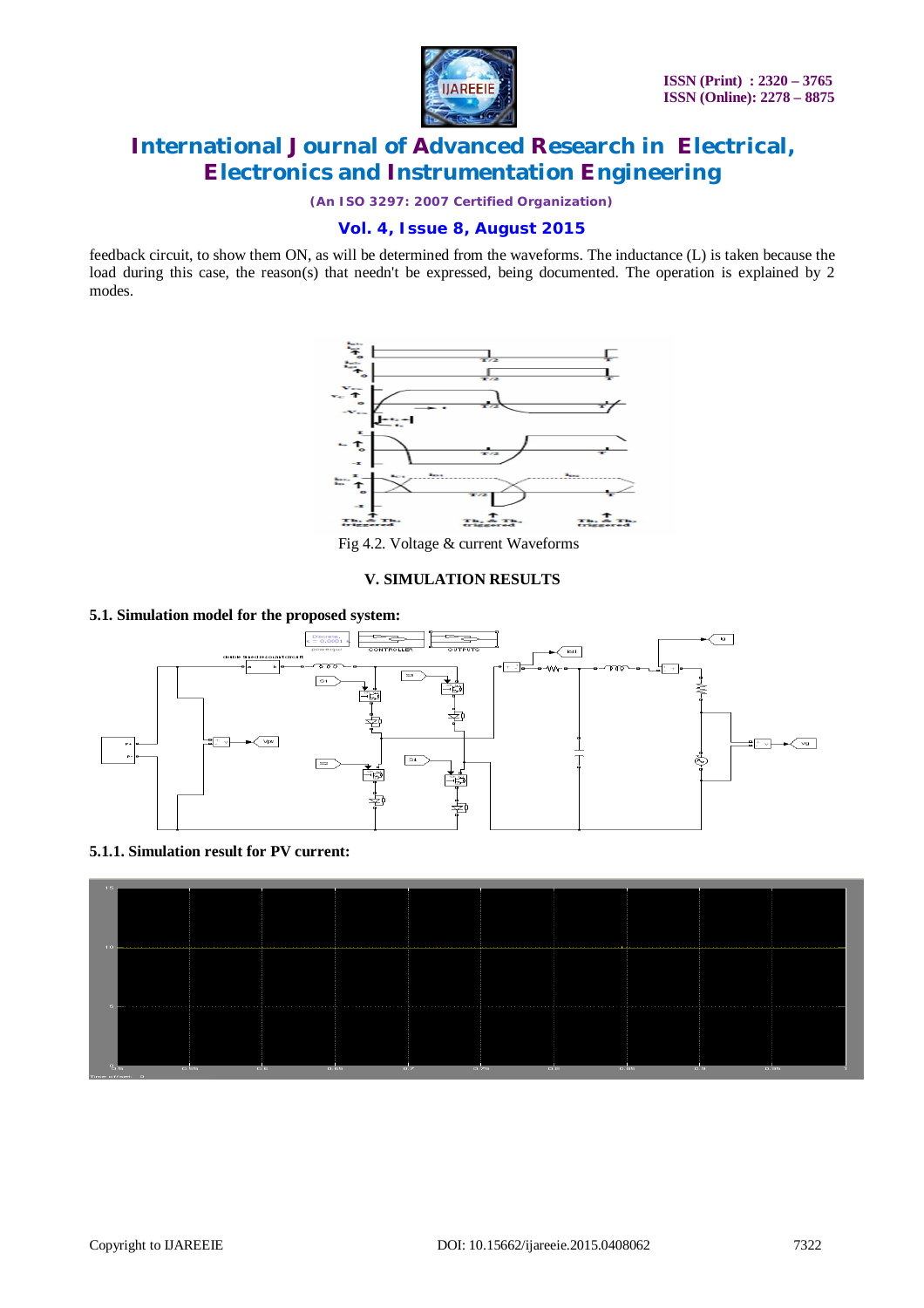

*(An ISO 3297: 2007 Certified Organization)*

### **Vol. 4, Issue 8, August 2015**

### **5.1.2. Simulation result for Grid Voltage & Current:**



### **5.2. Simulation model for the proposed system with change in irradiance:**



### **5.2.1. Simulation result for PV current:**



# **5.2.2. Simulation result for Grid Voltage & Current:**

### **VI. CONCLUSION**

The project has illustrated the single-stage single-phase grid-connected PV system using a CSI that can meet the grid requirements without using a high dc voltage or a bulky transformer. The control structure of the proposed system consists of MPPT, a current loop, and a voltage loop to improve system performance during normal and varying weather conditions. Since the system consists of a single-stage, the PV power is delivered to the grid with